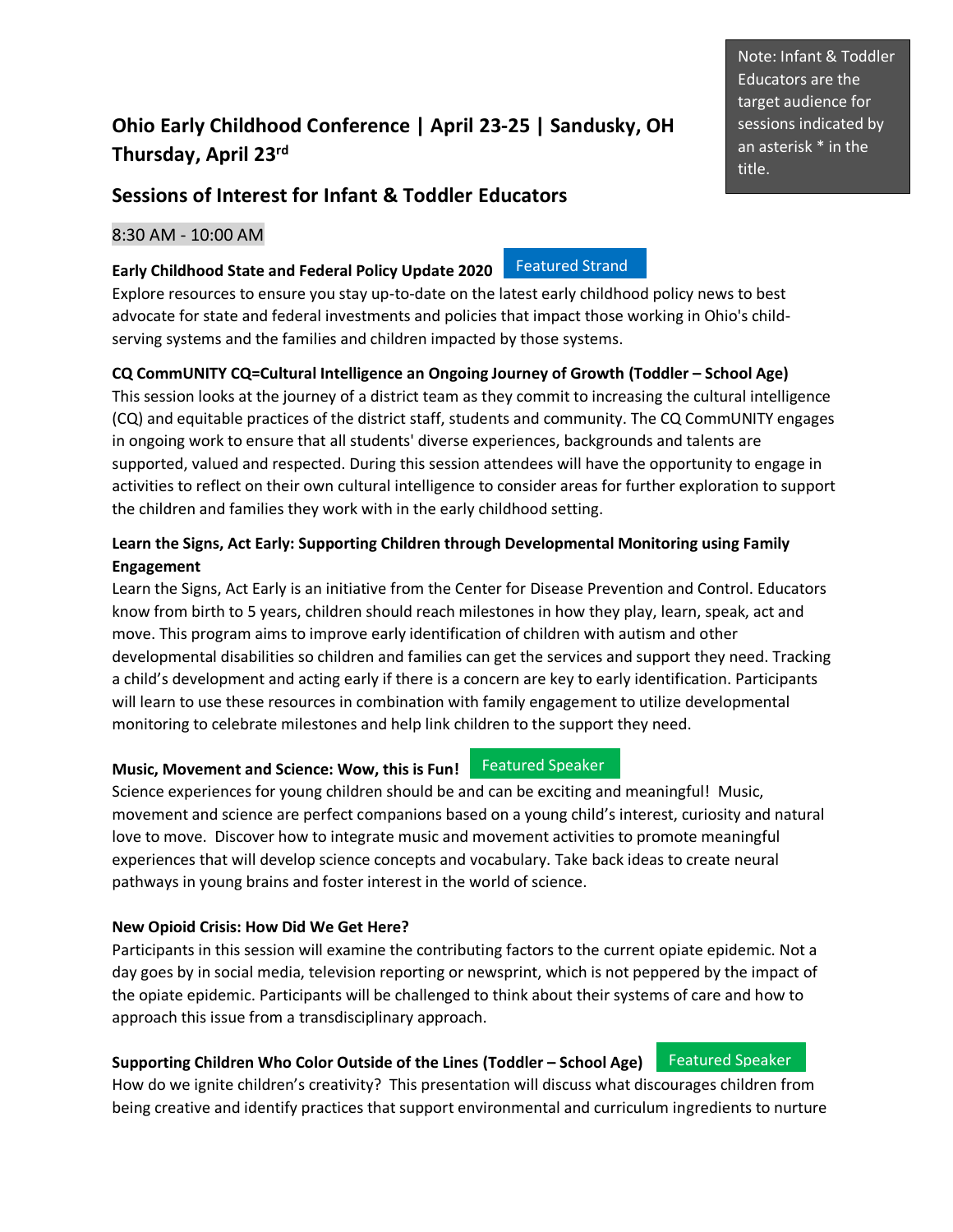creative development.

#### **Young Learners who are Deaf/Hard of Hearing or Blind/Visually Impaired**

In this session you will learn what a child who is blind/visually impaired or deaf/hard of hearing needs to fully participate at home, in school, and in the community. Discover specific evidence-based strategies and supports to increase access to learning, including educational and assistive technologies.

#### 10:45 AM - 11:45 AM KEYNOTE

#### **Power and Excellence through Resilience**

Deshauna has made it her life goal to encourage, inspire, and strengthen the people around her! She will inspire you never to lose sight of the impact you have on the children in your care. Discover the influence one teacher had on her ability to develop resiliency strategies, tenacity, and to never give up while reaching for her goals. You will leave empowered to focus on developing your resilience to achieve balance in your professional and personal life.

### 1:00 PM - 2:30 PM

### **Essential Elements for Designing an Inclusive Classroom**

Does your early childhood environment meet the needs of ALL children? Through engaging activities, discussion, and knowledge sharing, participants will explore the various components of a high-quality early learning environment, including characteristics of a high-quality inclusive environment, DAP, the importance of play, Universal Design, Universal Design for learning, and least restrictive environments. Additionally, participants will explore specific strategies and supports to enhance the classroom environment.

#### **Exploring Gender and Gender Expression in Young Children (Part 1)**

Participants in this session will explore the definitions and concepts of gender, gender identification and gender development, while examining the child's perspective in the development of gender identity. The concept of gender identity and expression from the perspective of parents, who may be having difficulty with their child's gender choices will also be addressed. Take back strategies to support children in the classroom in the area of gender identity and development.

## **Looking Through a STEM Lens (Toddler – School Age)**

Learn ways to nurture curiosity and encourage children to develop problem solving skills, create and test hypotheses and learn STEM concepts through play and exploration. Participants will learn how to foster STEM as a mindset by focusing on the process not just outcomes. We will discuss the benefits of STEM for helping children develop skills across the content areas.

Featured Speaker

#### **Hip-Hop to Rock and Literacy: That's Exciting! (Toddler – School Age)**

In this interactive session participants will discover how to use songs, music and movement to support literacy development. By incorporating kinesthetic activities with sing-along songs children develop auditory discrimination, vocabulary, fluency, and coordination. Most important of all, it promotes the natural love for reading. Take back strategies to integrate text through song-card, chart tablet, or pocket-chart phrases to nurture confidence in your young readers.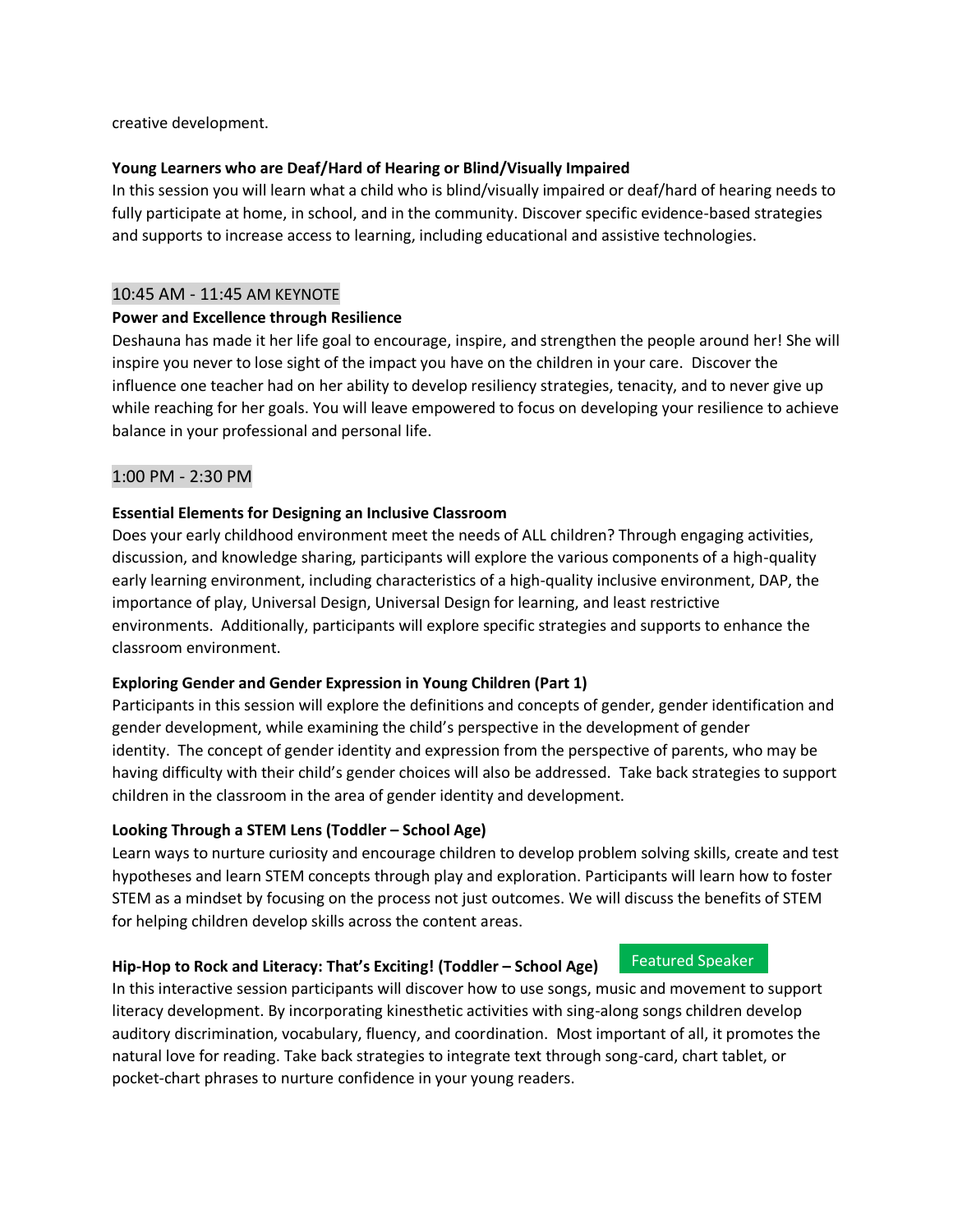#### **Self-Care for Teachers: Techniques for Becoming the Best Version of Yourself**

The Devereux Center for Resilient Children studies resiliency and protective factors in both young children and adults. This training looks at protective factors for teachers to help prepare them for stressful situations and anything that comes their way. Setting the foundations for good self-care can prevent teachers from experiencing burnout. The work that teachers do is very important and life changing but without taking proper care of themselves it can be draining and lead to stress. To take good care of others one must first take care of themselves.

## **State of Babies Yearbook 2020: Where do Ohio's Babies Stand?\***

Where do babies across the nation and in Ohio stand? The new State of Babies Yearbook 2020, to be released in April by ZERO TO THREE, provides the answer. Expanded indicators of wellbeing and policy provide a richer picture, and new breakouts by subgroup allow an equity lens for how babies and families are faring. State and national profiles provide a starting point for advocates and policymakers.

## **Using Responsive Teaching and Caregiving within The Creative Curriculum for Infants, Toddlers & Twos to Support Language Development\***

Daily routines and experiences such as diapering or playing with toys offer opportunities to build positive relationships with young children that foster trust and security while promoting rich language development. In this session, participants will explore strategies within The Creative Curriculum® for Infants, Toddlers & Twos that they can use every day to create a language-rich environment, which helps children build language and literacy skills such as developing vocabulary, hearing the different sounds and rhythms of language, enjoying stories and books, and exploring writing.

## **Working Together for Benefit of our Children**

This session will provide participants an opportunity to analyze and better understand the value of cultivating empathy for families and children they serve. Techniques to improve communication with families and promote healthy environments that support acceptance over tolerance will be discussed. Leave with an improved ability to understand and share the feelings of another.

#### 3:00 PM -4:30 PM

#### **Communication is a Two-Way Street: Helping Children Become Effective Communicators**

Effective communication is one of the most important social skills. Communication is more than seratured Strand talking. Participants will discuss the three aspects of communication: talking, listening and body language. Interactive activities will be presented to help the participants understand their own communication style. A discussion on how to use strategies and specific activities when designing the temporal, physical and interpersonal environments and how they will support children in becoming effective communicators.

## **Creating A Climate of Composure: Using the Five Steps of Self-Regulations and the Safe Place (Conscious Discipline©)**

This session will help participants identify brain states, triggers and how to help children self-regulate using the five steps of self-regulation (I Feel, I Calm, I Choose, I Connect, I Solve) and the Safe Place. Leave with a plan to use these strategies in your classroom, with parents and coworkers.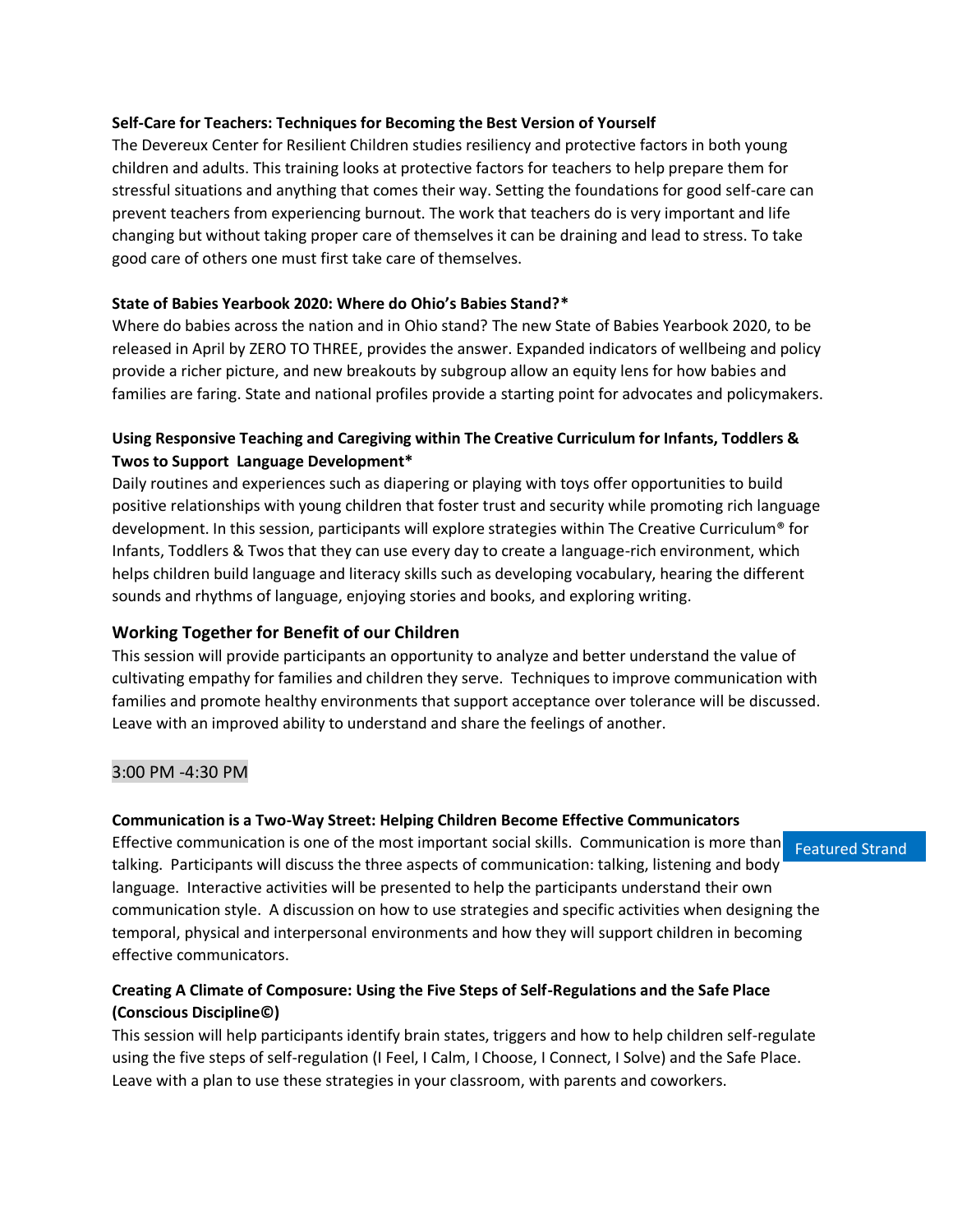### **Exploring Gender and Gender Expression in Young Children (Part 2)**

## **Ohio Early Childhood Race & Rural Equity 2020** Featured Strand

Attendees will be given a briefing on the 2020 Ohio Early Childhood Race and Rural Equity follow-up report, "Drafting a New Blueprint for Success." This will include county-specific data on young children, new statewide data disaggregated by race and geography, and more. Participants will have the opportunity to share personal and community experiences reflected in the data and brainstorm program-level, community, and statewide solutions to address inequities for young children.

### **Sing and Sign: Bring Joy to Education!**

Singing and signing engage young children in meaningful and exciting multi-language experiences. Singing songs is a powerful way to be introduced to a language while developing confidence and fluency. Signing (ASL) serves as the bridge that connects the three languages within our brain. Research findings state that integrating ASL into your literacy component accelerates letter and sound identification while promoting and motivating the natural love for reading. Music—and movement—bring JOY to education!

### **What are the Top 3 Reasons Early Childhood Teachers Leave the Profession in Ohio?**

This is a face to face meeting designed from a qualitative research project to gain perspective on teacher turnover in early childhood educational settings. This training would benefit teachers, administrators, directors, and program coordinators. The atmosphere of this training will be a round table discussion with prompts from recent research completed in Ohio on teacher turnover in ECE classrooms and settings. Participants will be engaged with conversations, brainstorming and leave the training with a new vision for hiring novice teachers and developing individual training programs to meet all new teachers at their level of development and areas of opportunities.

## 3:00 PM -5:00 PM

## **Common Ground: A Bridges out of Poverty Workshop**

Bridges out of Poverty is a nationally recognized program with the goal of helping agencies fight the long-term effects of poverty in a meaningful way. By building relationships based on understanding the real experiences of people in poverty, agencies can begin to address barriers in a manner that improves outcomes and sustained self-sufficiency. In this workshop, participants will examine how to make connections and build relationships with the families they serve in order to provide the best early care and learning experience possible.

## **Understanding Attachment and the Separation Process**

Through role-play and case discussion, participants will explore the crucial role that attachment has in the learning process and how children and parents respond to separation. In addition, participants will identify strategies that they can use to help parents and children remain emotionally connected, especially when preparing children for care in an out-of-home program.

#### 5:00 PM -6:30 PM

## **Preventing the Extinction of Childhood**

Featured Speaker

Do you remember playing "hide go seek" as a young child? Did you take a class to learn how to play this